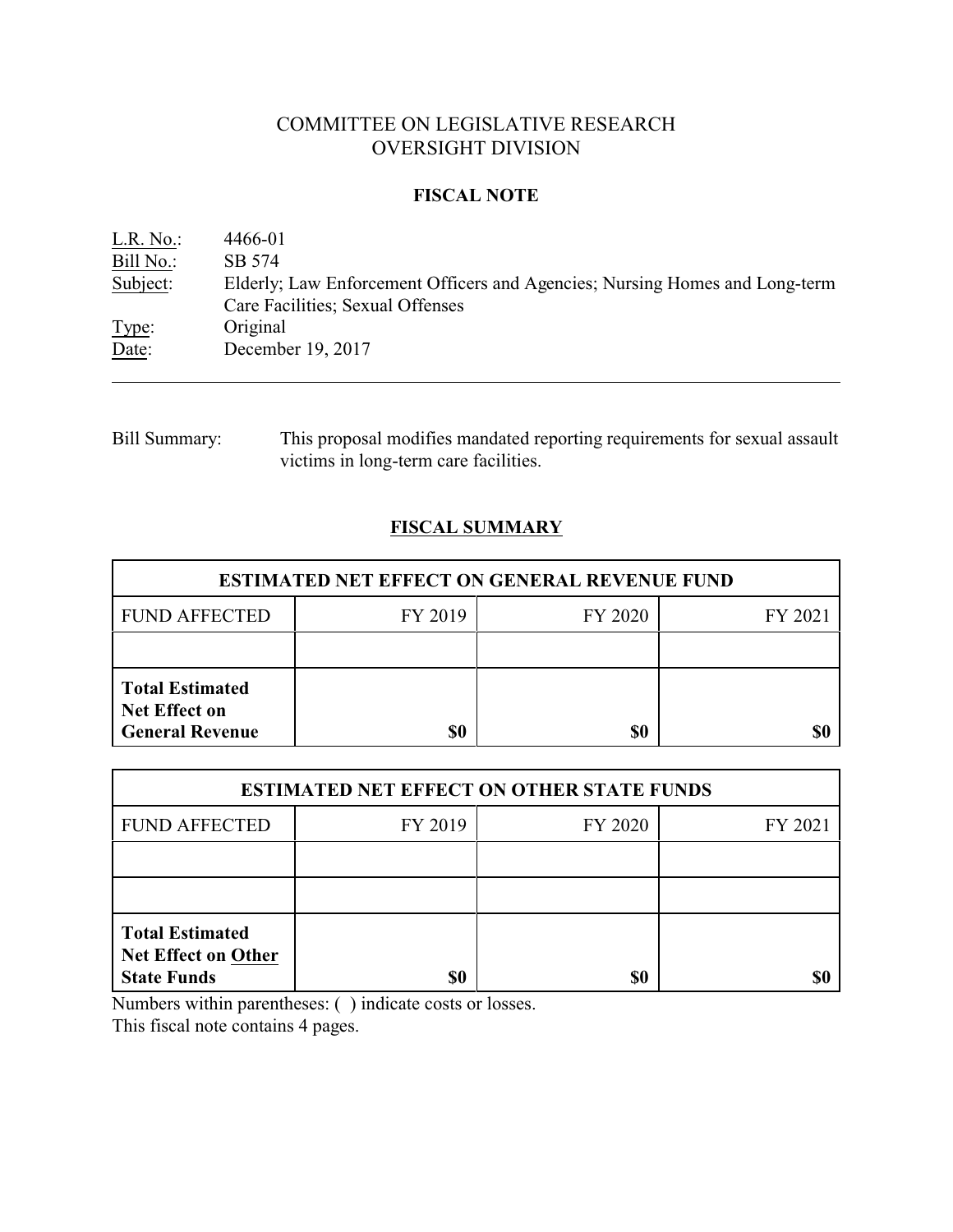L.R. No. 4466-01 Bill No. SB 574 Page 2 of 4 December 19, 2017

| <b>ESTIMATED NET EFFECT ON FEDERAL FUNDS</b>                        |         |         |         |  |
|---------------------------------------------------------------------|---------|---------|---------|--|
| <b>FUND AFFECTED</b>                                                | FY 2019 | FY 2020 | FY 2021 |  |
|                                                                     |         |         |         |  |
|                                                                     |         |         |         |  |
| <b>Total Estimated</b><br>Net Effect on All<br><b>Federal Funds</b> | \$0     | \$0     |         |  |

| <b>ESTIMATED NET EFFECT ON FULL TIME EQUIVALENT (FTE)</b>    |         |         |         |  |
|--------------------------------------------------------------|---------|---------|---------|--|
| <b>FUND AFFECTED</b>                                         | FY 2019 | FY 2020 | FY 2021 |  |
|                                                              |         |         |         |  |
|                                                              |         |         |         |  |
| <b>Total Estimated</b><br><b>Net Effect on</b><br><b>FTE</b> |         |         |         |  |

 $\Box$  Estimated Net Effect (expenditures or reduced revenues) expected to exceed \$100,000 in any of the three fiscal years after implementation of the act.

| <b>ESTIMATED NET EFFECT ON LOCAL FUNDS</b> |         |         |        |  |
|--------------------------------------------|---------|---------|--------|--|
| <b>FUND AFFECTED</b>                       | FY 2019 | FY 2020 | FY 202 |  |
| Local Government                           | \$0     | \$0     | \$0    |  |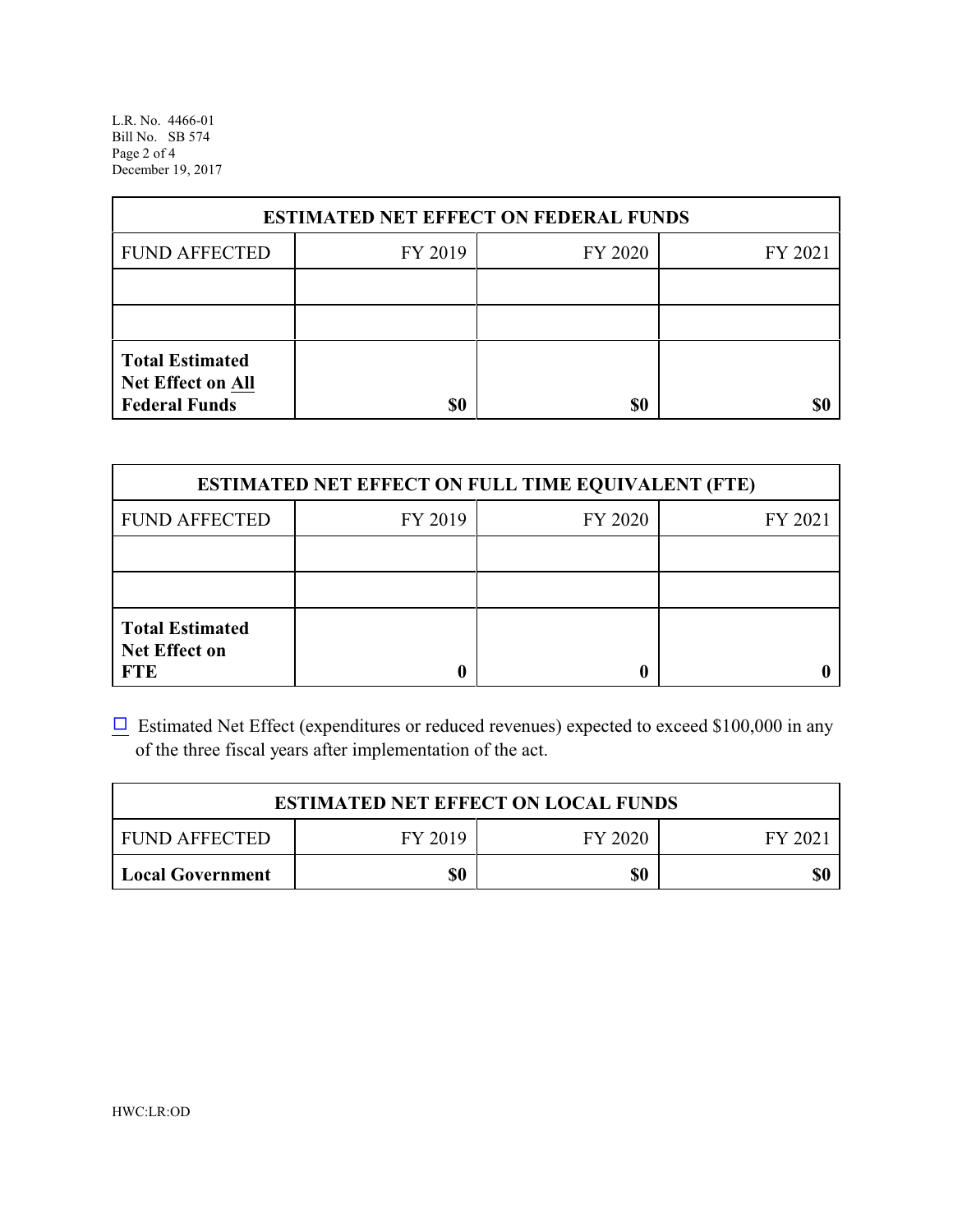L.R. No. 4466-01 Bill No. SB 574 Page 3 of 4 December 19, 2017

### **FISCAL ANALYSIS**

### ASSUMPTION

Officials from the **Joplin Police Department** state this proposal may increase their workload and therefore, have a fiscal impact on personnel costs, but it would be very minimal and would not adversely affect their budget.

Officials from the **Department of Health and Senior Services**, the **Department of Public Safety, Missouri State Highway Patrol**, the **Missouri Office of Prosecution Services**, the **Boone County Sheriff's Department**, the **Jasper County Sheriff's Department**, the **Springfield Police Department**, the **St. Louis County Department of Justice Services** and the **St. Louis County Police Department** each assume the proposal would not fiscally impact their respective agencies.

Officials from the following **law enforcement agencies**: the Ashland Police Chief, Branson Police Department, Buchanan County Sheriff's Department, Cass County Sheriff's Office, Clark County Sheriff's Department, Clay County Sheriff's Department, Cole County Sheriff's Department, Columbia Police Department, Independence Police Department, Jackson County Sheriff's Department, Jefferson City Police Department, Jefferson County Sheriff's Department, Lawrence County Sheriff's Department, Platte County Sheriff's Department, St. Charles Police Department, St. Joseph Police Department, and the St. Louis Metropolitan Police Department did not respond to **Oversight's** request for a statement of fiscal impact.

| FISCAL IMPACT - State Government | FY 2019<br>$(10 \text{ Mo.})$ | FY 2020    | FY 2021    |
|----------------------------------|-------------------------------|------------|------------|
|                                  | $\underline{\underline{\$0}}$ | <u>\$0</u> | <u>\$0</u> |
| FISCAL IMPACT - Local Government | FY 2019<br>$(10 \text{ Mo.})$ | FY 2020    | FY 2021    |
|                                  | <u>\$0</u>                    | <u>\$0</u> | <u>\$0</u> |